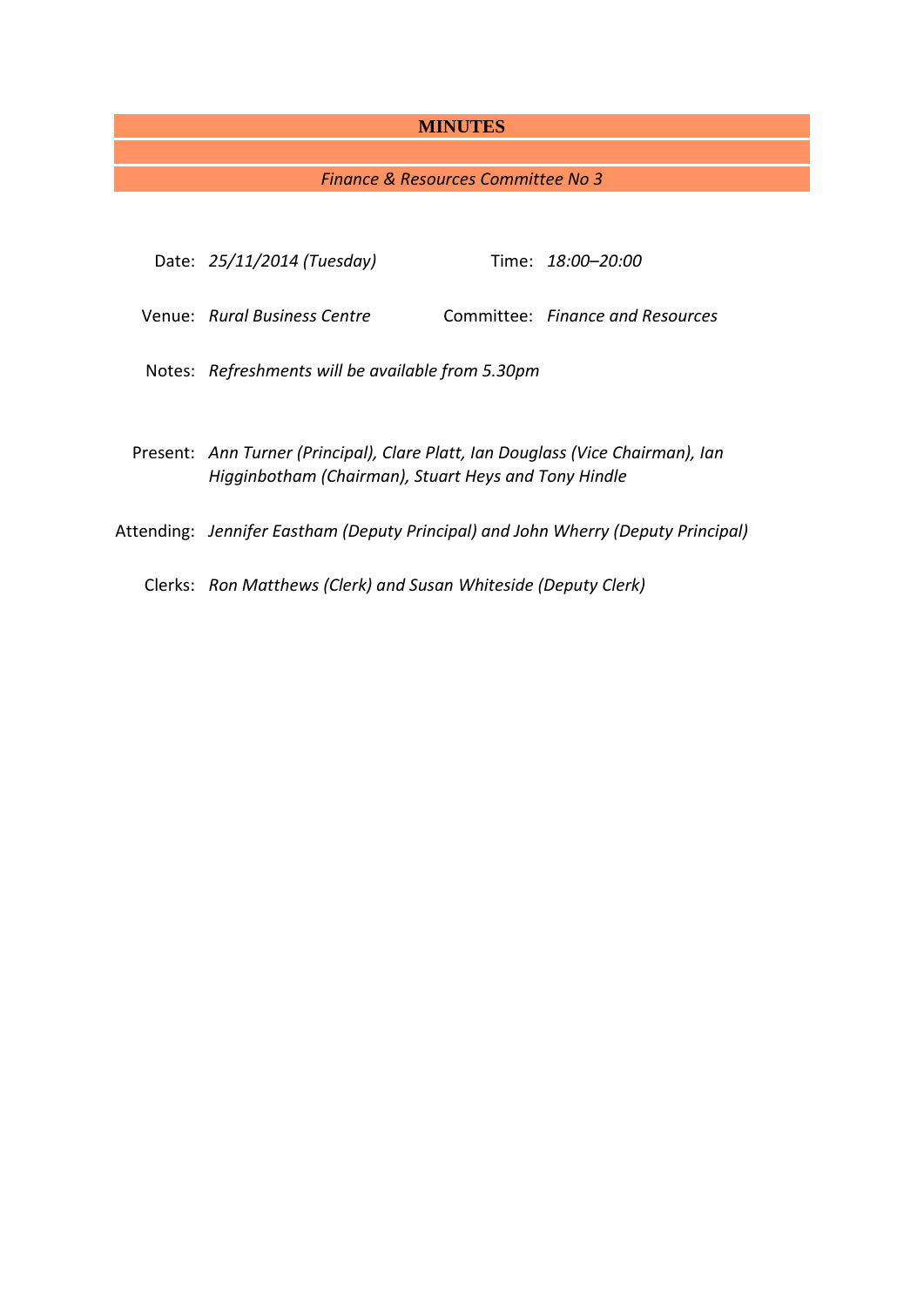# *Public* **Minutes**

Item number: Item description: (and category)

**51.14** *Attendance of College Management and Financial Statements Auditor Decision* Section 8.2 of the current Constitution and Terms of Reference for the Finance & Resources Committee states:

> College management and / or consultants may attend meetings by invitation in an advisory capacity.

Anna Spencer-Gray representative from the external Auditors was in attendance to present the Financial Statements Auditors Report and Financial Statements for the year.

### **Resolved:**

**That College Management staff and Financial Statements Auditor be invited to attend the meeting.**

**52.14** *Apologies for Absence*

*Record* All members of the committee were present.

**53.14** *Public Minutes of Previous Meetings*

**Decision** The public minutes of meeting number 1 held on Tuesday 9 September 2014 and meeting number 2 held on Tuesday 30 September 2014 were confirmed and signed as true and correct records.

**54.14** *Declaration of Interests*

**Record** Members of the Committee were asked to declare any interests they may have in respect of items on the public agenda. No declarations were made.

## **55.14** *Strategic Plan Progress Report 2013 / 2014*

**Decision** Finance Committee gave consideration to the Strategic Plan Progress Report 2014 / 2015.

> We will continue to build and enhance our brand and reputation for excellence within the land-based and sports sectors – The targets related to recruitment, income from research and number of businesses engaged with the College.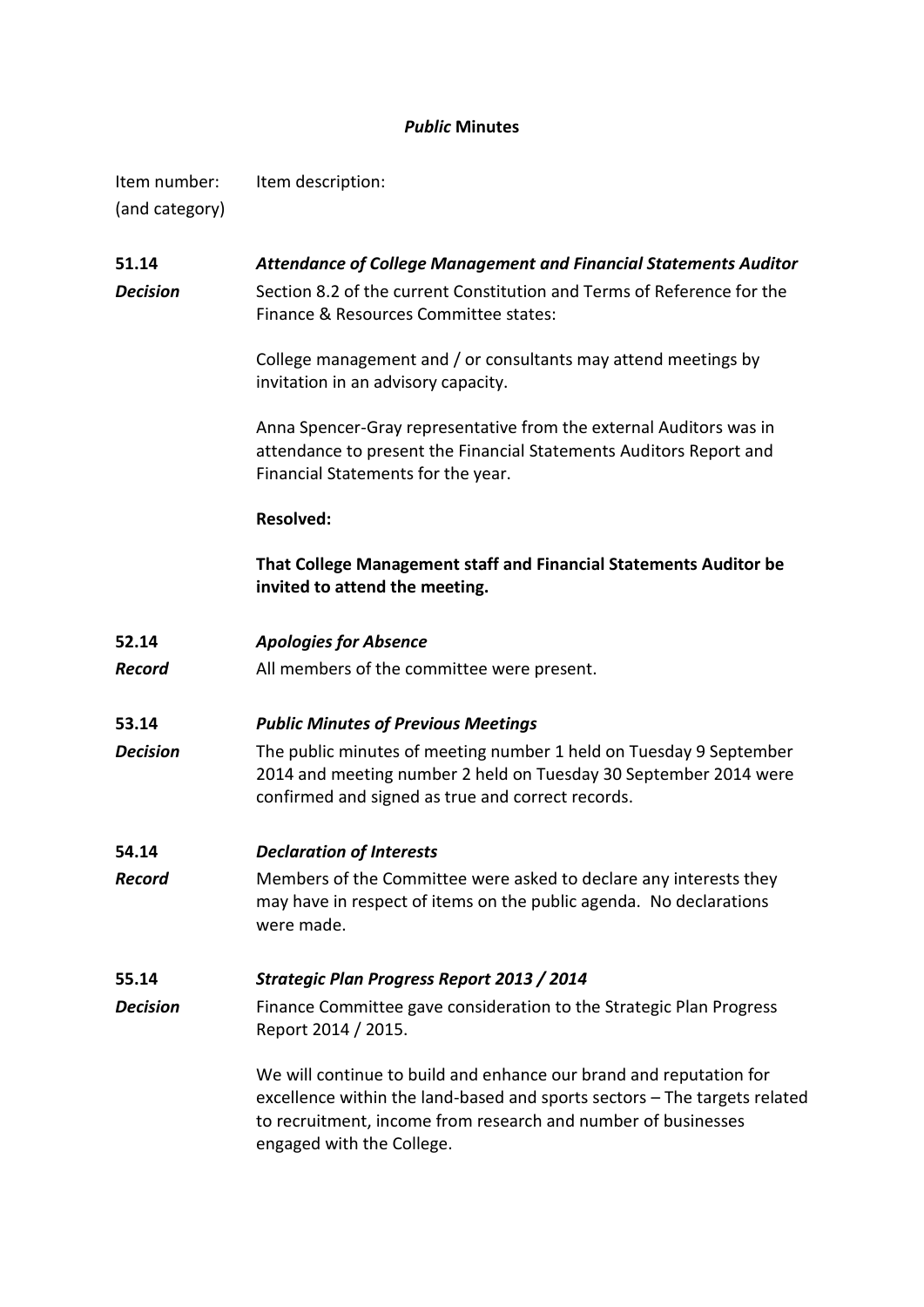At this stage all targets were being met apart from recruitment of part time Higher Education students which was graded amber but with further recruitment expected. It was noted that although Further Education 16 to18 recruitment had exceeded target a number of these had been via subcontractors who would take 85% of the income for each student. This did mean the student number allocation was protected for 2015 / 2016.

We will provide an outstanding teaching and learning experienceTargets from student feedback and staff sickness statistics were being met and the Capital Plan was being delivered to time frames and budget.

We will deliver great value for money – The financial targets were all on being met but behind those from the previous year.

### **Resolved:**

**That the Strategic Plan Progress Report 2014 / 2015 to the Finance & Resources Committee be received.**

# **56.14** *Financial Statements Auditors Report and Financial Statements for the year ended 31 July 2014 & External Audit Findings Report to the Audit and Finance Committees.*

*Decision* **The Audit Findings Report for the year ended 31 July 2014**  The document was provided for members' information and had been considered and commended to Corporation by the Audit Committee at their meeting on 4 November 2014. Finance & Resources Committee was pleased to note that there were no management actions resulting from the audit. The external audit representative ran through the Findings Report for the benefit of the Committee.

## **The draft Annual Accounts and Members Report for the year ended 31 July 2014**

The document had been presented to the Committee's previous meeting as the pre-audited accounts. The headline figures reported to this meeting had not changed. The DP Finance & Funding drew the Committees attention to two outstanding items concerning student numbers and the wording around the teacher pension scheme both of which would be updated for final presentation of the accounts to Corporation on 16 December 2014.

The external audit representative talked through the document with members discussing matters and asking questions throughout and with support from the DP Finance & Funding.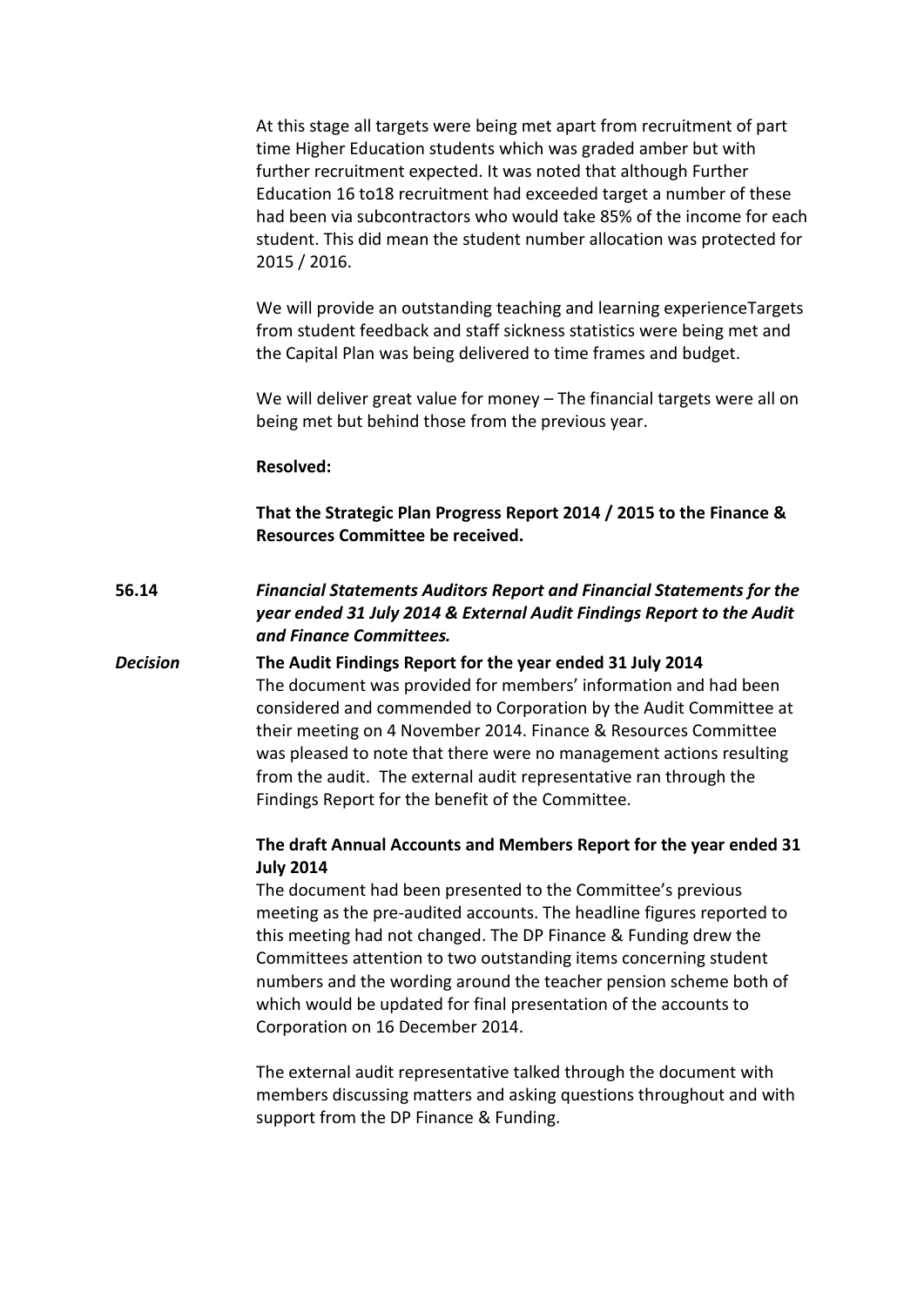Post balance sheet events maybe updated at any point up to final approval at Corporation in December 2014.

During discussion it was concluded that the accounts presented a sound financial position and reflected the management accounts as presented throughout the year.

Income had dropped slightly in terms of activities but Finance & Resources Committee was satisfied with the result which was consistent to reporting throughout the year. Costs were consistent with the previous year. There had been some losses on the disposal of assets which was also consistent with the previous year and as per in year reports from management There was an in-year surplus of around half a million.

On the Balance Sheet fixed assets were up, current assets and stock was constant with debtors slightly up. Long term creditors were down.

The pension liability, FRS17 was down a little which reflected the Colleges liability. Finance & Resources Committee commented on this liability that was common to all in the sector and to what extent it could be considered 'real'. The cash flow projections take into account actual payments expected over the year. It was noted that should interest rates rise the deficit would reduce. The DP Finance & Funding pointed out where the pension liability was illustrated in the accounts.

Finance & Resources Committee referred to a report from the FE Commissioner which stated that 43% of Colleges were reporting an operating deficit for 2013 / 2014, largely due to falling income and rising costs. Finance & Resources Committee noted that Myerscough was more diverse than many colleges and that this placed the College in a favourable position.

The Committee concurred with the DP Finance and Funding's wish to thank the auditors, noting the professionalism of the team and constructive discussions.Members expressed satisfaction with the discussions and agreed an external audit representative would not be required to be in attendance at the Corporation meeting on 16 December 2014 when the accounts would be presented for final approval.

#### **Resolved:**

**That the audited Annual Accounts and Members Report for the year ended 31 July 2014 be commended to the Corporation for approval.**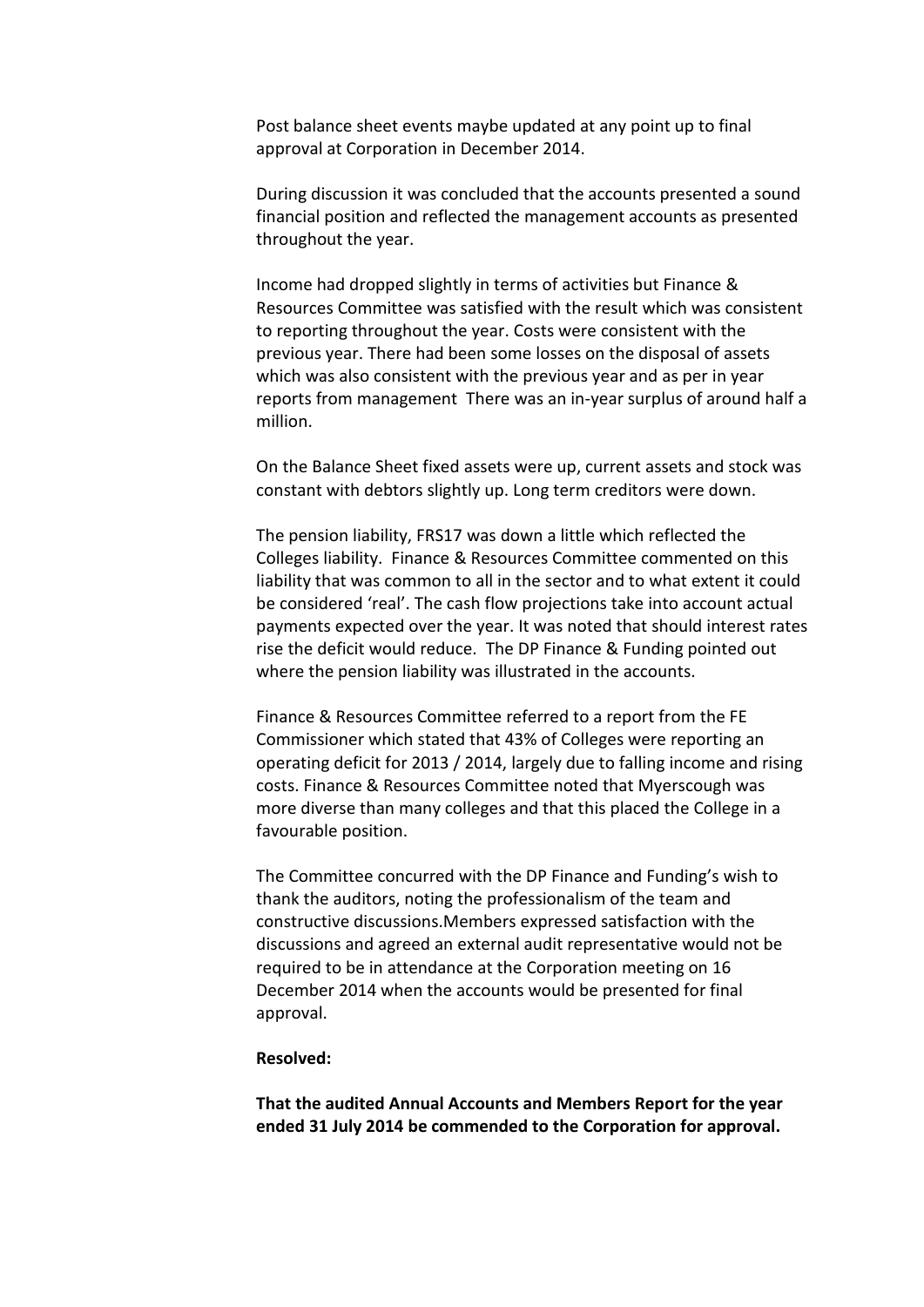# **57.14** *Financial Position Statement for the Period ended 31 October 2014*

**Decision** The results for the period ending 31 October 2014 showed the College generating a surplus which equated to 17.1% as a percentage of income.

> The balance sheet remained healthy with cash balances of £6.65 million, a current ratio of 1:1.26 and cash days of 83.45

The Committee made reference to various aspects of the report.

In response to a question two top priorities were identified where there were challenges. One being recruitment of Further Education students aged 16 to 18. College wished to utilise its delivery in preference to subcontracted provision which currently was supporting the College in maintaining and growing numbers. It was confirmed that the subcontractors were private companies which were appointed after a due diligence process and which have good community links. In the main 4 companies are being used. The companies take 85% of the income but use serves to protect income via lagged funding rules for the next year.

The second area was the conversion from applicant to enrolled student in a competitive arena.

There had been higher than expected recruitment of High Needs Learners defined as such through a requirement for individual support to the cost of at least £6k per student. The allocation had been 42 and College had recruited 92. This was a reflection of the 'Local Offer' becoming law, changes in policy in Local Authorities and the excellent facilities provided through the new Foundation Learning Centre. The College bid for 2015 / 2016 allocation has been increased to 120 which was supported by the local authorities. Following management action, funds were coming through from various local authorities. In response to the growth in this area new staff are being appointed including a Manager at Croxteth. It was noted existing students tend to stay at the College for a few years working their way through relevant courses. Myerscough was considered a lead in the county for this specialist provision. College was networking with College Fellow, Sal Cooke from JISC, whose specialism is IT in Foundation Learning.

Overall members noted a good start to the year, with performance in line to achieve strategic targets but noted the challenges within FE income and cost streams which management were dealing with.

### **Resolved:**

**That the Financial Position Statement for the period ended 31 October 2014 be received.**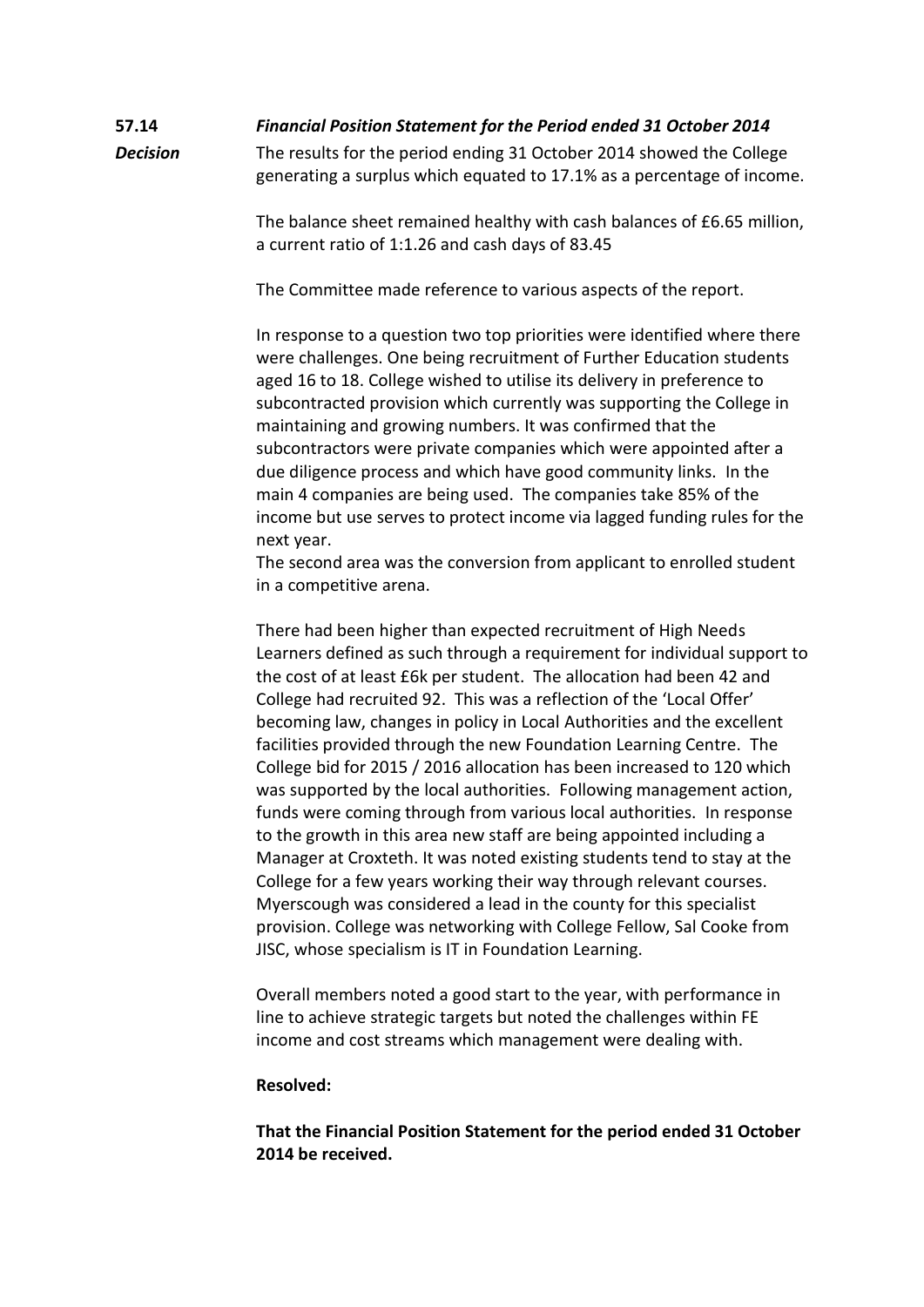| 58.14           | <b>Investment Funds Including Interest to 31 October 2014</b>                                                                                                                                                                                                                                  |
|-----------------|------------------------------------------------------------------------------------------------------------------------------------------------------------------------------------------------------------------------------------------------------------------------------------------------|
| <b>Decision</b> | Consideration was given to the report on investments for the period<br>ended 31 October 2014.                                                                                                                                                                                                  |
|                 | Total cumulative interest received on cash balances at the bank<br>amounted to £8,501 at 31 October 2014. The total cash invested at the<br>bank amounted to £6,545,757. Returns were similar to previous due to<br>continuation of the low base rate.                                         |
|                 | <b>Resolved:</b>                                                                                                                                                                                                                                                                               |
|                 | That the statement detailing investment funds including interest to 31<br>October 2014 be received as submitted.                                                                                                                                                                               |
| 59.14           | Capital and Revenue Cash Flow forecast for the Period Ending 31<br>October 2014                                                                                                                                                                                                                |
| <b>Decision</b> | Consideration was given to the Capital and Revenue Cash Flow for the<br>period ending 31 October 2014.                                                                                                                                                                                         |
|                 | The actual balance at the bank at 31 October 2013 was £6.65m against a<br>forecast position of £6.58m.                                                                                                                                                                                         |
|                 | At this stage capital expenditure was profiled over 12 months which<br>showed the Capital Plan was affordable in the time scale.                                                                                                                                                               |
|                 | After due discussion the Committee concluded that the forecast<br>continued to show that the College would maintain its financially sound<br>position throughout the period.                                                                                                                   |
|                 | <b>Resolved:</b>                                                                                                                                                                                                                                                                               |
|                 | That the statement detailing the capital and revenue cash flows for the<br>period ending 31 October 2014 be received as submitted.                                                                                                                                                             |
| 60.14           | Myerscough Ventures Report for the Period Ended 31 October 2014                                                                                                                                                                                                                                |
| <b>Decision</b> | Consideration was given to the Myerscough Ventures Financial<br>Performance Report for the period ended 31 October 2014.                                                                                                                                                                       |
|                 | At the end of the first three months the income contribution from<br>Myerscough Ventures was on profile providing a total contribution of<br>£395k. With inclusion of the Farm, which was not part of Ventures but<br>was routinely reported at this part of the meeting, the total was £373k. |
|                 | Contributions to overheads was shown after the allocation of the direct<br>costs associated with the activity.                                                                                                                                                                                 |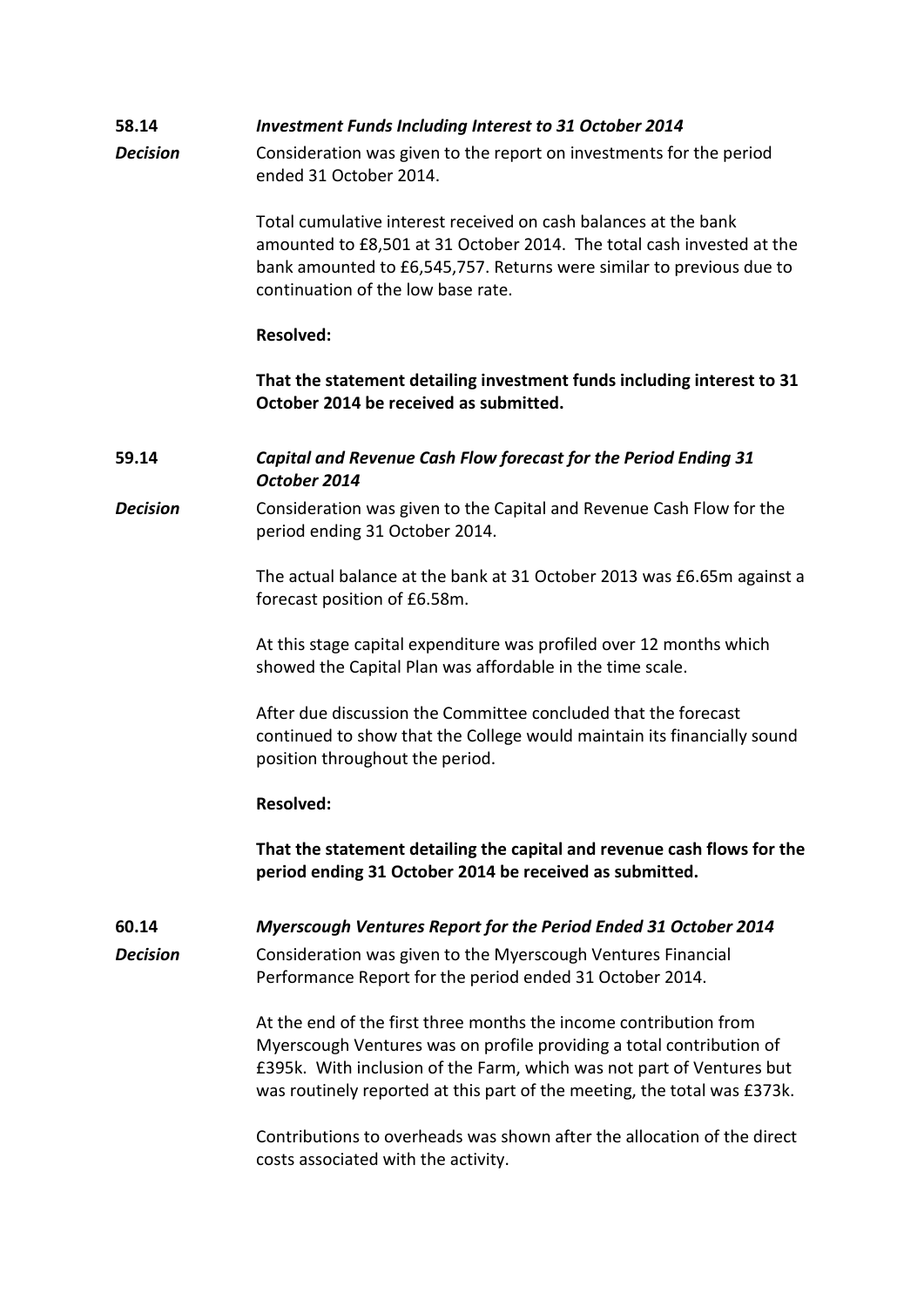The Committee commented on individual area performances.

The Farm was ahead of profile with costs closely monitored.

All areas were above or close to target.

Finance & Resources Committee enquired about 'Events' remembering that in the previous year some bookings had not converted to visits and companies had lost their deposits leaving the College unable to fill all the vacancies. The area was slightly behind profile but contracts were in place and additional bookings with non-returnable deposits had been taken.

The Committee expressed its satisfaction that Myerscough Ventures continued to make an excellent positive contribution to the College.

#### **Resolved:**

**That the financial performance report on Myerscough Ventures for the period ended 31 October 2014 be received.**

#### **61.14** *Capital Expenditure Report – 31 October 2014*

*Decision*

Total expenditure against the annual budget of £6,529k for 2014 / 2015 amounted to £1,216k at 31 October 2014.

There was a low level of expenditure at this stage.

The Committee was updated on progress and noted that year end variations, all within agreed tolerances, informed a revised budget.

New projects in the plan were at the design phase at this point.

There was a discussion around construction costs in the context of the current climate. The DP Resources confirmed rising costs were being factored into plans.

The Committee expressed its continued satisfaction with the progress made on the capital projects.

### **Resolved:**

**That the report on Capital Expenditure for the period ended 31 October 2014 be received as submitted.**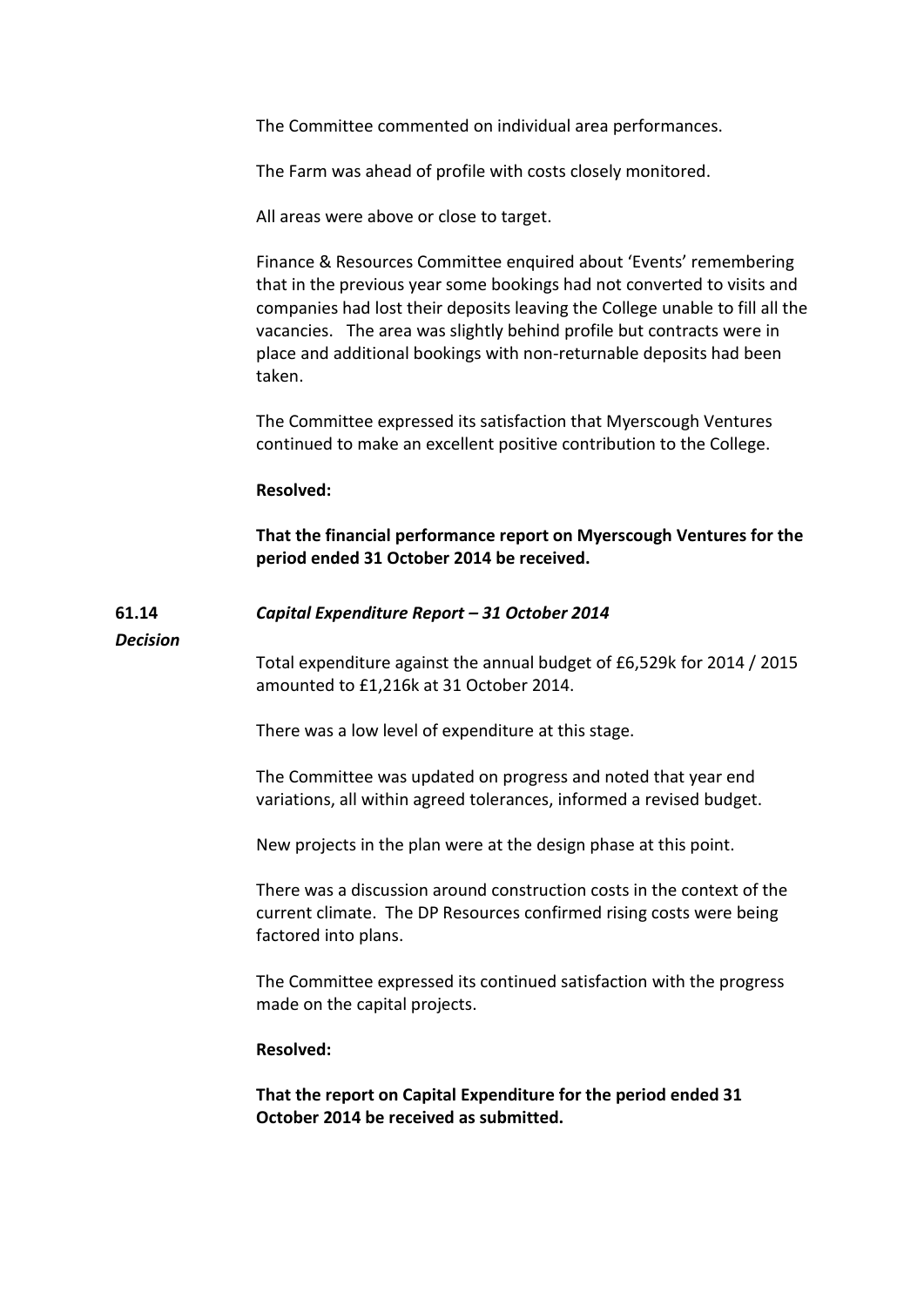| 62.14           | Myerscough Student Union (MSU) Annual Accounts for the Year Ended<br>31 July 2014                                                                                                                                                                                                                                                                                                                                                                                                  |  |  |
|-----------------|------------------------------------------------------------------------------------------------------------------------------------------------------------------------------------------------------------------------------------------------------------------------------------------------------------------------------------------------------------------------------------------------------------------------------------------------------------------------------------|--|--|
| <b>Decision</b> | Consideration was given to the above Accounts for the year ended 31<br>July 2014. The MSU receives £9,000 from College funds for each<br>academic year.                                                                                                                                                                                                                                                                                                                            |  |  |
|                 | The cumulative funds as at 31 July 2014 were £11,859 after a £956<br>operating loss in the year.                                                                                                                                                                                                                                                                                                                                                                                   |  |  |
|                 | As noted in the previous year's minute the MSU had given consideration<br>to investment of its funds and had decided on investing £10,750 in Disc<br>Golf and kit which was of benefit to the student population.                                                                                                                                                                                                                                                                  |  |  |
|                 | The accounts showed the association remained solvent.                                                                                                                                                                                                                                                                                                                                                                                                                              |  |  |
|                 | The Committee expressed satisfaction with the accounts and wished to<br>pass on their congratulations for a good year in 2013 / 2014.                                                                                                                                                                                                                                                                                                                                              |  |  |
|                 | <b>Resolved:</b>                                                                                                                                                                                                                                                                                                                                                                                                                                                                   |  |  |
|                 | That the Myerscough Student Union Audited Annual Accounts for the<br>year ending 31 July 2014 be approved.                                                                                                                                                                                                                                                                                                                                                                         |  |  |
| 63.14           | <b>Financial Regulations - Interim Review</b>                                                                                                                                                                                                                                                                                                                                                                                                                                      |  |  |
| <b>Decision</b> | Authority to incur Liabilities Following discussions in early September to<br>support Management, Finance and Resources Committee had suggested<br>a review of the section of the financial regulations concerning authority<br>to incur liabilities. Management judged that the current system remains<br>'fit for purpose' and ensured that significant commitments were not<br>entered into without the knowledge of the Principal or Deputy Principal,<br>Finance and Funding. |  |  |
|                 | Low value payments and collections As part of the drive for efficiencies<br>and to ensure tasks were delegated to the appropriate level within the<br>organisation, Management proposed that the approval of low value<br>payments and direct debit collections be delegated to the College<br>Accountant / Senior Finance Officer, with specific detail as follows:                                                                                                               |  |  |
|                 | The College Accountant is able to authorise and process the following<br>on-line transactions, once verified and input by the Senior Finance<br>Officer:                                                                                                                                                                                                                                                                                                                           |  |  |
|                 | Payment of Equine events judges expense claims <£100 by BACS                                                                                                                                                                                                                                                                                                                                                                                                                       |  |  |
|                 | Collection of residential fees / gym and golf membership / livery fees /<br>rent etc. by Direct Debit                                                                                                                                                                                                                                                                                                                                                                              |  |  |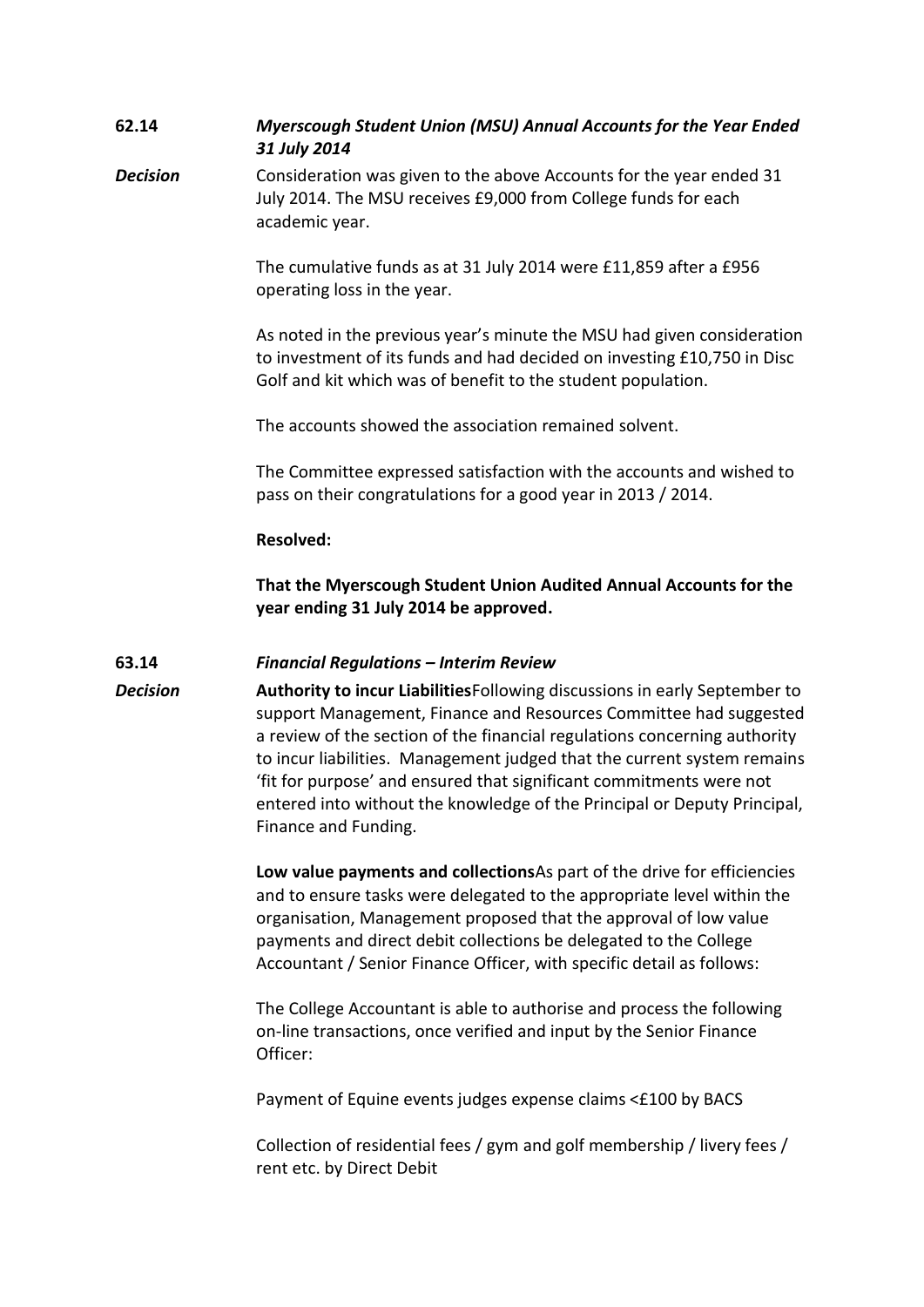In addition, providing the initial paperwork had been previously signed by, the Deputy Principal, Finance and Funding, the College Accountant be able to process the following BACS payments providing any greater than £500 have been countersigned by the Principal, Vice or Deputy Principal.

Computer / Cycle scheme invoices

Weekly Bursary payments to students <£100 each (once annual amount has been authorised)Quarterly payment to HMRC in respect of the Game Duty (providing the return has been signed as above)

### **Resolved:**

**That Finance & Resources Committee commend the above changes to the Financial Regulations to Corporation for approval.**

# **64.14** *Skills Funding Agency – Financial Health*

**Information** Finance & Resources Committee received the Skills Funding Agency letter which confirmed the appropriate assessment grade for the College's financial health for 2013 / 2014 as 'Outstanding' and 'Good' for the current budget year 2014 / 2015.

Members noted this was in line with projections.

## **Resolved:**

**That the Skills Funding Agency letter regarding the College's Financial Health be received.**

## **65.14** *Myerscough Ltd and Myerscoll Ltd Appointment of Director*

**Decision** Following the retirement of Governor Dick West the Committee was requested to endorse the appointment of Stephen Rigby as a Director of the dormant companies Myerscough Ltd and Myerscoll Ltd.

### **Resolved:**

**That the appointment of Stephen Rigby as a Director of the dormant companies Myerscough Ltd and Myerscoll Ltd be endorsed.**

# **66.14** *Human Resources Report for the period ending 31 October 2014*

*Decision* The report contained analysis of staff turnover, breakdown analysis of leavers, staff stability index, staff sickness statistics and the Staff Survey undertaken in the summer and benchmarked against 49 other colleges.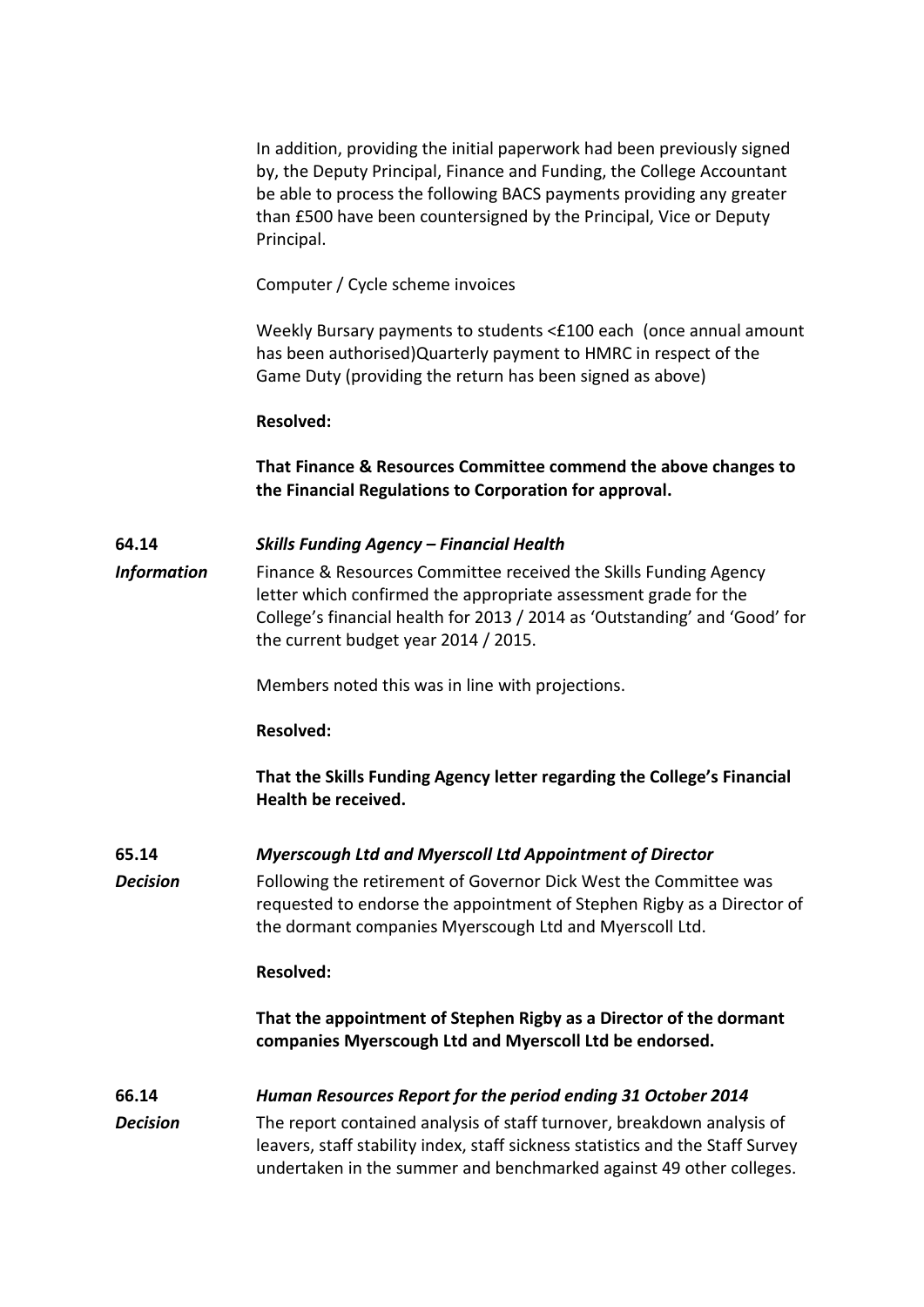The way reports are generated has been changed to allow improved visibility for the HR Team and senior managers. Reports will continue to evolve.

The cost for sickness for 1 November 2013 to 31 October 2014 which comprised of Occupational Sick Pay and Statutory Sick Pay was £187,417.00. The College was looking at ways of reducing this through roll out of sickness absence training to Line Managers and increased use of occupational health advisors. At a more strategic level, senior management had raised the Sickness Absence Policy at the last Staff Forum with proposals to slow the rate of access to the policies full sickness leave entitlements for new starters.

Management had tried various strategies over a number of years to reduce the levels of sickness in the Household staff area. Strategies had not proved successful so management were exploring options for outsourcing the cleaning for the whole College, Preston Campus. This would generate some financial saving on the current cost and free up other staff time that was currently being dedicated to Residential Staff matters.

Finance & Resources Committee welcomed the initiative. It was confirmed staff were aware of the potential change which would not generate redundancies as staff could cross over to the new company under Transfer of Undertakings (Protection of Employment) regulations. Management reported on positive interactions with the potential companies regarding the Colleges specific needs. The DP Resources would update governors on developments at the Corporation meeting on 16 December 2014.

Finance & Resources Committee gave consideration to the initial findings of the Staff Survey which was benchmarked against 49 other colleges. These same findings had been submitted to the Staff Forum and further consultation meetings with staff were arranged.

### **Resolved:**

- **I. That Finance & Resources Committee endorse management action on exploring the outsourcing of Myerscough College, Preston Campus' cleaning arrangements.**
- **II. That the Human Resources Report be received**